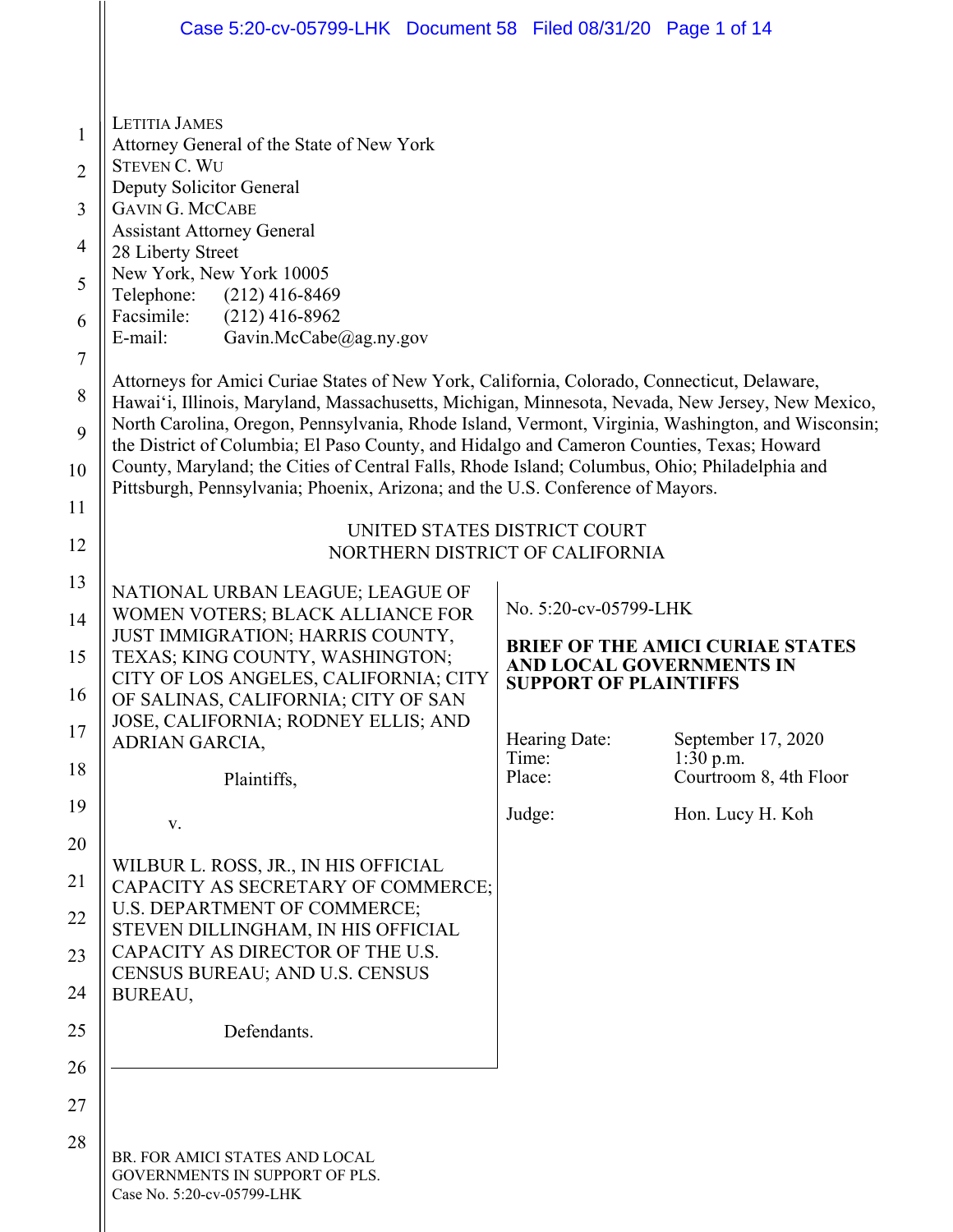## **TABLE OF CONTENTS**

1

### **Page**

| $\overline{2}$ |                                                              |  |                                                                                                                               | Page |
|----------------|--------------------------------------------------------------|--|-------------------------------------------------------------------------------------------------------------------------------|------|
| 3              |                                                              |  |                                                                                                                               |      |
| $\overline{4}$ |                                                              |  |                                                                                                                               |      |
| 5              |                                                              |  |                                                                                                                               |      |
| 6              | A.                                                           |  | The Census Bureau's Rush Plan Will Impair the Accuracy of the<br>Constitutionally Required Enumeration of Total Population. 2 |      |
| 7              | <b>B.</b>                                                    |  | An Inaccurate Census Will Seriously Harm the States and Their                                                                 |      |
| 8<br>9         | C.                                                           |  | The Rush Plan Is Part of a Broader Effort by Defendants to                                                                    |      |
|                |                                                              |  |                                                                                                                               |      |
| 10             |                                                              |  |                                                                                                                               |      |
| 11<br>12       |                                                              |  |                                                                                                                               |      |
| 13             |                                                              |  |                                                                                                                               |      |
| 14             |                                                              |  |                                                                                                                               |      |
| 15             |                                                              |  |                                                                                                                               |      |
| 16             |                                                              |  |                                                                                                                               |      |
| 17             |                                                              |  |                                                                                                                               |      |
| 18             |                                                              |  |                                                                                                                               |      |
| 19             |                                                              |  |                                                                                                                               |      |
| 20             |                                                              |  |                                                                                                                               |      |
| 21             |                                                              |  |                                                                                                                               |      |
| 22             |                                                              |  |                                                                                                                               |      |
| 23             |                                                              |  |                                                                                                                               |      |
| 24             |                                                              |  |                                                                                                                               |      |
| 25             |                                                              |  |                                                                                                                               |      |
| 26             |                                                              |  |                                                                                                                               |      |
| 27             | BR. FOR AMICI STATES AND LOCAL                               |  |                                                                                                                               |      |
| 28             | GOVERNMENTS IN SUPPORT OF PLS.<br>Case No. 5:20-cv-05799-LHK |  | $\mathbf{i}$                                                                                                                  |      |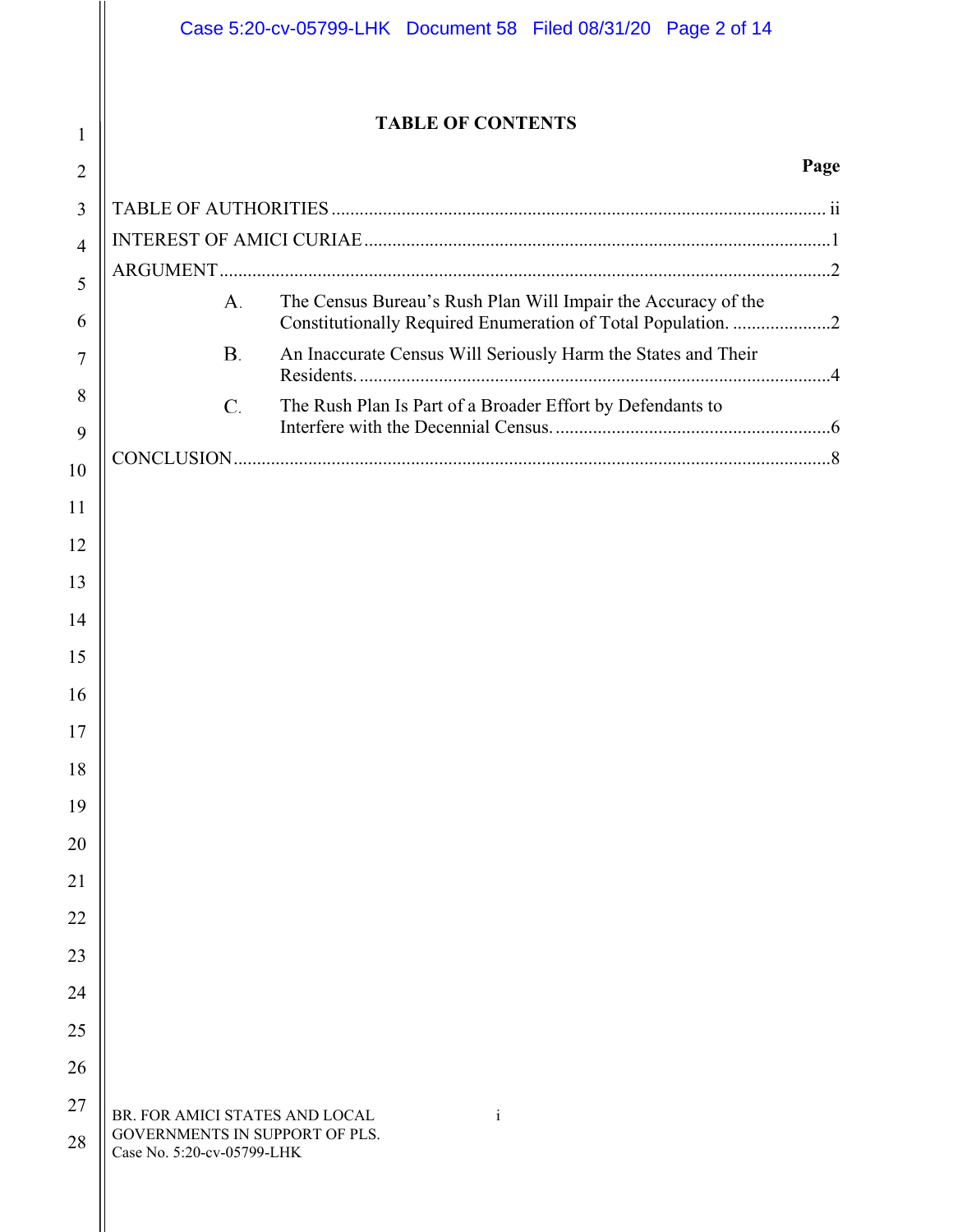## Case 5:20-cv-05799-LHK Document 58 Filed 08/31/20 Page 3 of 14

## **TABLE OF AUTHORITIES**

| 1              | TABLE OF AUTHORITIES<br>Cases<br>Page(s)                             |  |  |
|----------------|----------------------------------------------------------------------|--|--|
| $\overline{2}$ |                                                                      |  |  |
| 3              | Baldrige v. Shapiro,                                                 |  |  |
|                |                                                                      |  |  |
| 4              | Department of Commerce v. New York,                                  |  |  |
| 5              | Department of Commerce v. United States House of Reps.,              |  |  |
| 6              |                                                                      |  |  |
| $\overline{7}$ | Evenwel v. Abbott,                                                   |  |  |
| 8              |                                                                      |  |  |
| 9              | Federation for Am. Immigration Reform v. Klutznick,                  |  |  |
| 10             |                                                                      |  |  |
| 11             | New York v. United States Dep't of Commerce,                         |  |  |
| 12             | Utah v. Evans,                                                       |  |  |
| 13             |                                                                      |  |  |
| 14             | Wesberry v. Sanders,                                                 |  |  |
| 15             |                                                                      |  |  |
| 16             | <b>Constitutional Provisions</b>                                     |  |  |
| 17             | Federal                                                              |  |  |
| 18             | U.S. Const.                                                          |  |  |
| 19             |                                                                      |  |  |
| 20             | <b>State</b>                                                         |  |  |
| 21             |                                                                      |  |  |
| 22             | <b>Federal Statutes</b>                                              |  |  |
| 23             |                                                                      |  |  |
| 24             | <b>Miscellaneous Authorities</b>                                     |  |  |
| 25             | Census 2020 Hard to Count Map, Mapping Response Rates for a Fair and |  |  |
| 26             | Accurate 2020 Census (last visited Aug. 28, 2020)                    |  |  |
| 27             | BR. FOR AMICI STATES AND LOCAL<br>$\ddot{\mathbf{i}}$                |  |  |
| 28             | GOVERNMENTS IN SUPPORT OF PLS.<br>Case No. 5:20-cv-05799-LHK         |  |  |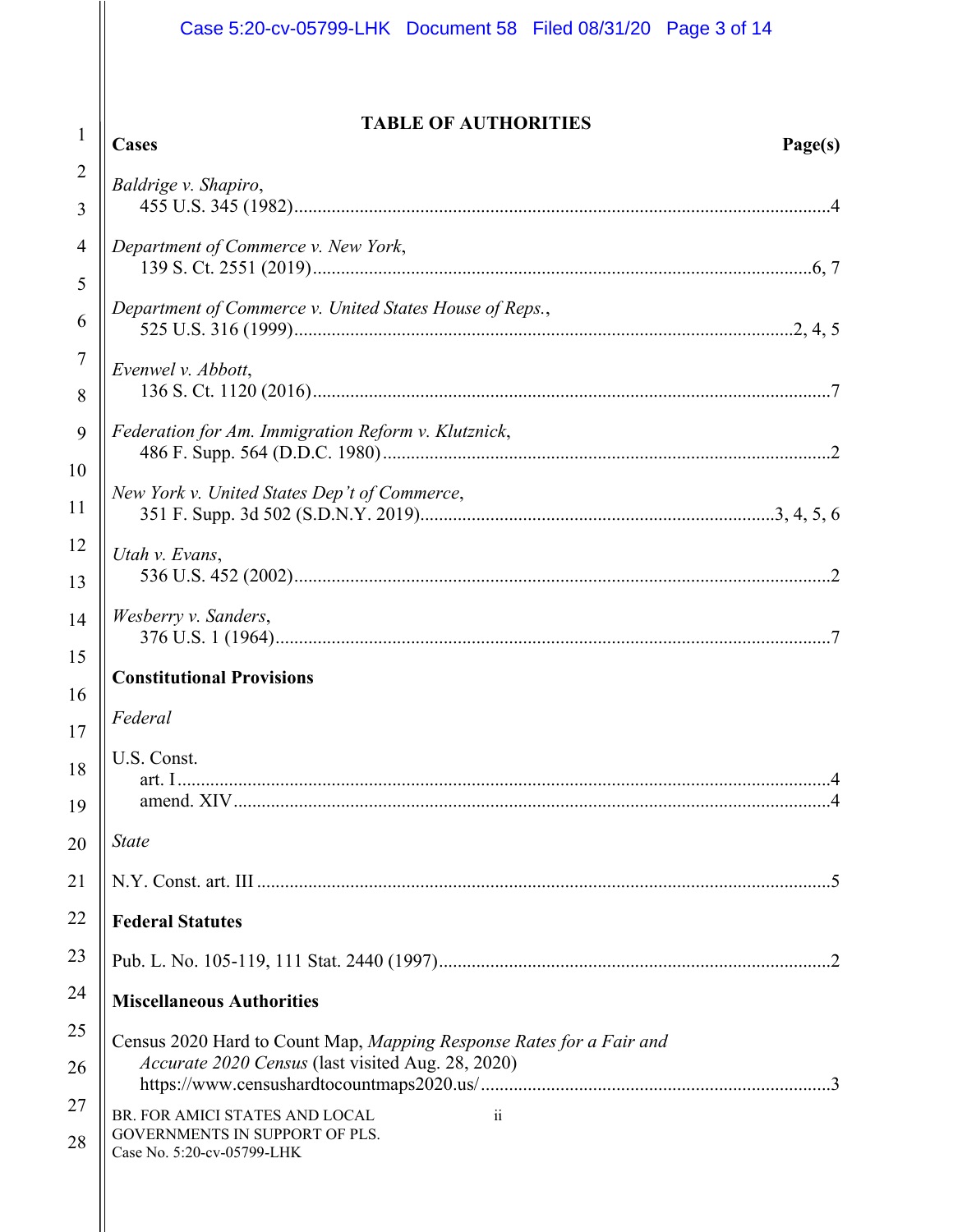# Case 5:20-cv-05799-LHK Document 58 Filed 08/31/20 Page 4 of 14

| $\overline{2}$<br>Memorandum on Excluding Illegal Aliens from the Apportionment Base<br>3<br>$\overline{4}$<br>U.S. Census Bureau, 2020 Census Research, Operational Plans, and Oversight: About<br>5<br>(last visited Aug. 28, 2020), https://www.census.gov/programs-surveys/decennial-<br>6<br>U.S. Census Bureau, Response Rates (last updated Aug. 26, 2020),<br>$\overline{7}$<br>8<br>U.S. Dep't of Educ., Improving Basic Programs Operated by Local Educational<br>9<br>Agencies (Title 1, Part A) (last updated Oct. 24, 2018),<br>10<br>Vermont Complete Count Committee Meeting (Aug. 20, 2020),<br>11<br>12<br>13<br>14<br>15<br>16<br>17<br>18<br>19<br>20<br>21<br>22<br>23<br>24<br>25<br>26<br>27<br>$\overline{\text{iii}}$<br>BR. FOR AMICI STATES AND LOCAL | $\mathbf{1}$ | <b>Miscellaneous Authorities</b> | Page(s) |  |
|---------------------------------------------------------------------------------------------------------------------------------------------------------------------------------------------------------------------------------------------------------------------------------------------------------------------------------------------------------------------------------------------------------------------------------------------------------------------------------------------------------------------------------------------------------------------------------------------------------------------------------------------------------------------------------------------------------------------------------------------------------------------------------|--------------|----------------------------------|---------|--|
|                                                                                                                                                                                                                                                                                                                                                                                                                                                                                                                                                                                                                                                                                                                                                                                 |              |                                  |         |  |
|                                                                                                                                                                                                                                                                                                                                                                                                                                                                                                                                                                                                                                                                                                                                                                                 |              |                                  |         |  |
|                                                                                                                                                                                                                                                                                                                                                                                                                                                                                                                                                                                                                                                                                                                                                                                 |              |                                  |         |  |
|                                                                                                                                                                                                                                                                                                                                                                                                                                                                                                                                                                                                                                                                                                                                                                                 |              |                                  |         |  |
|                                                                                                                                                                                                                                                                                                                                                                                                                                                                                                                                                                                                                                                                                                                                                                                 |              |                                  |         |  |
|                                                                                                                                                                                                                                                                                                                                                                                                                                                                                                                                                                                                                                                                                                                                                                                 |              |                                  |         |  |
|                                                                                                                                                                                                                                                                                                                                                                                                                                                                                                                                                                                                                                                                                                                                                                                 |              |                                  |         |  |
|                                                                                                                                                                                                                                                                                                                                                                                                                                                                                                                                                                                                                                                                                                                                                                                 |              |                                  |         |  |
|                                                                                                                                                                                                                                                                                                                                                                                                                                                                                                                                                                                                                                                                                                                                                                                 |              |                                  |         |  |
|                                                                                                                                                                                                                                                                                                                                                                                                                                                                                                                                                                                                                                                                                                                                                                                 |              |                                  |         |  |
|                                                                                                                                                                                                                                                                                                                                                                                                                                                                                                                                                                                                                                                                                                                                                                                 |              |                                  |         |  |
|                                                                                                                                                                                                                                                                                                                                                                                                                                                                                                                                                                                                                                                                                                                                                                                 |              |                                  |         |  |
|                                                                                                                                                                                                                                                                                                                                                                                                                                                                                                                                                                                                                                                                                                                                                                                 |              |                                  |         |  |
|                                                                                                                                                                                                                                                                                                                                                                                                                                                                                                                                                                                                                                                                                                                                                                                 |              |                                  |         |  |
|                                                                                                                                                                                                                                                                                                                                                                                                                                                                                                                                                                                                                                                                                                                                                                                 |              |                                  |         |  |
|                                                                                                                                                                                                                                                                                                                                                                                                                                                                                                                                                                                                                                                                                                                                                                                 |              |                                  |         |  |
|                                                                                                                                                                                                                                                                                                                                                                                                                                                                                                                                                                                                                                                                                                                                                                                 |              |                                  |         |  |
|                                                                                                                                                                                                                                                                                                                                                                                                                                                                                                                                                                                                                                                                                                                                                                                 |              |                                  |         |  |
|                                                                                                                                                                                                                                                                                                                                                                                                                                                                                                                                                                                                                                                                                                                                                                                 |              |                                  |         |  |
|                                                                                                                                                                                                                                                                                                                                                                                                                                                                                                                                                                                                                                                                                                                                                                                 |              |                                  |         |  |
|                                                                                                                                                                                                                                                                                                                                                                                                                                                                                                                                                                                                                                                                                                                                                                                 |              |                                  |         |  |
| 28<br>Case No. 5:20-cv-05799-LHK                                                                                                                                                                                                                                                                                                                                                                                                                                                                                                                                                                                                                                                                                                                                                |              | GOVERNMENTS IN SUPPORT OF PLS.   |         |  |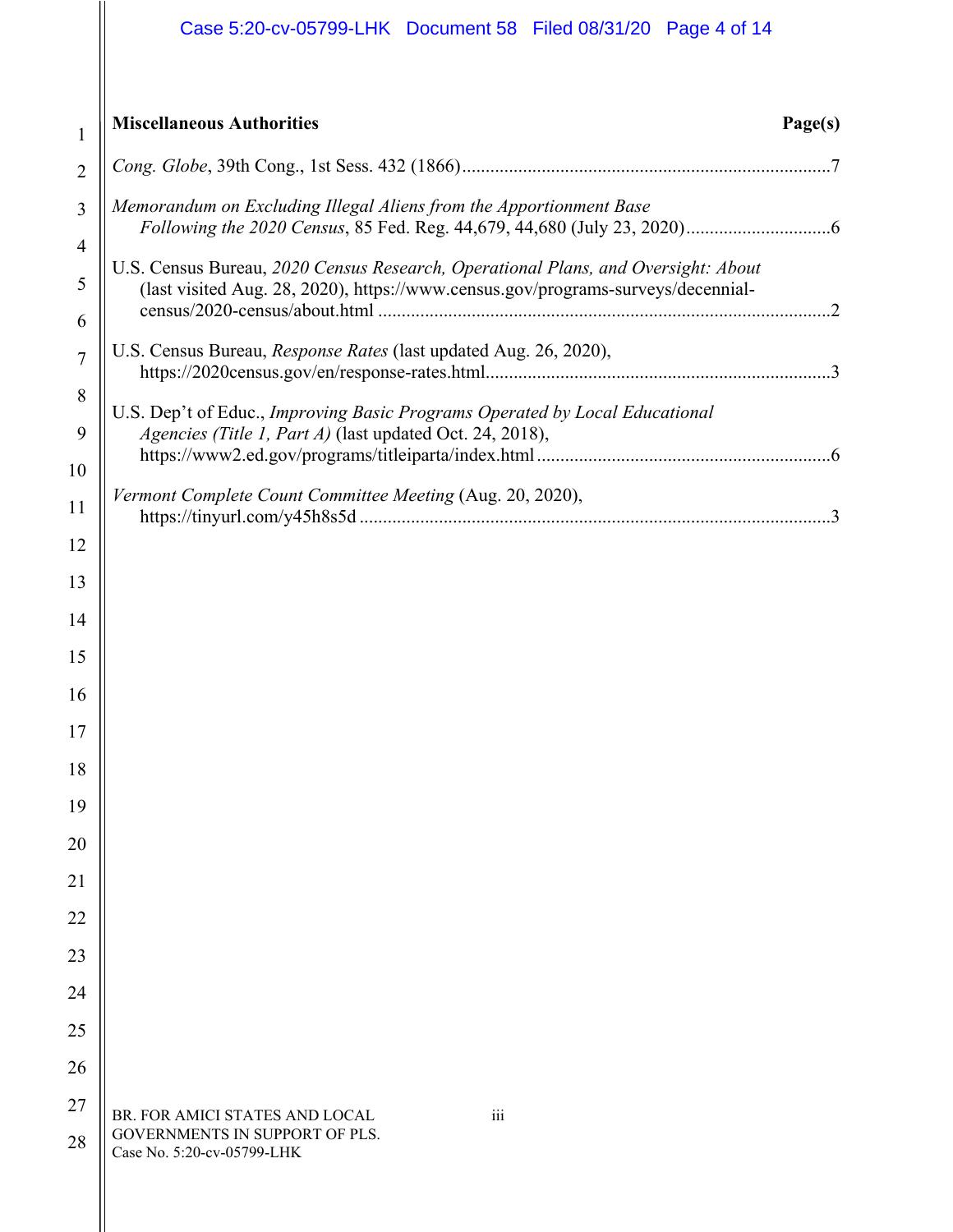#### **INTEREST OF AMICI CURIAE**

<span id="page-4-0"></span>Amici States of New York, California, Colorado, Connecticut, Delaware, Hawai'i, Illinois, Maryland, Massachusetts, Michigan, Minnesota, Nevada, New Jersey, New Mexico, North Carolina, Oregon, Pennsylvania, Rhode Island, Vermont, Virginia, Washington, and Wisconsin—as well as the District of Columbia; El Paso County, and Hidalgo and Cameron Counties, Texas; Howard County, Maryland; the Cities of Central Falls, Rhode Island; Columbus, Ohio; Philadelphia and Pittsburgh, Pennsylvania; Phoenix, Arizona; and the U.S. Conference of Mayors—file this amicus curiae brief to support plaintiffs' request for a stay or preliminary injunction against the Census Bureau's "Rush Plan." The Rush Plan is a precipitous and unexplained policy change to the 2020 census that shortens the schedule for the Bureau's data-collection and data-processing efforts, including by reducing the time for both self-responses and non-response follow-up operations from October 31 to September 30. As plaintiffs have established, the Rush Plan hamstrings ongoing efforts to conduct the census—particularly given the obstacles posed by the ongoing COVID-19 pandemic—and thus impairs the accuracy of the Bureau's enumeration of the total population of each State.

Amici have a direct stake in this dispute. The decennial census determines the States' political representation in Congress, provides critical data for the States' own redistricting efforts, and affects hundreds of billions of dollars in federal funding to States and localities. An inaccurate census will directly impair those interests, inflicting harms that will persist for the next decade. Amici's interests thus confirm the urgent need for the relief that plaintiffs have requested.

Amici also have direct experience in defending the integrity of the 2020 census against efforts by these defendants to manipulate that constitutionally required process—including their failed effort to add a citizenship question, and their ongoing campaign to exclude undocumented immigrants from the population count used for congressional apportionment. What those efforts have in common is defendants' disregard of unambiguous constitutional or statutory requirements; their conscious deviation from centuries of consistent practice; and their failure to deal honestly with the public and the courts. This backdrop provides relevant context for this Court's evaluation of the reasonableness or good-faith basis of the Rush Plan.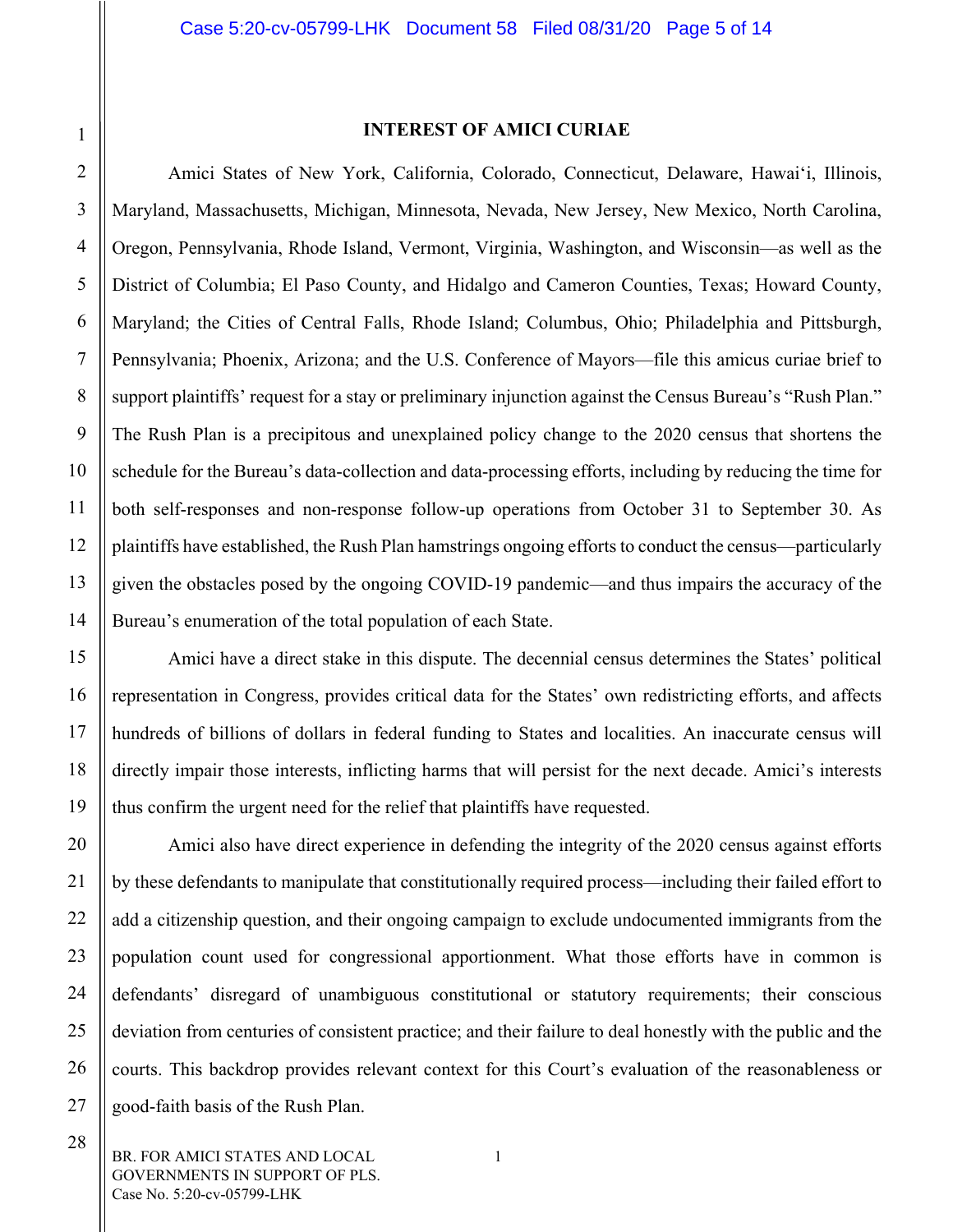#### **ARGUMENT**

### **The Census Bureau's Rush Plan Will Impair the Accuracy of the Constitutionally Required Enumeration of Total Population.**

The "decennial enumeration of the population is one of the most critical constitutional functions our Federal Government performs." Pub. L. No. 105-119, § 209(a)(5), 111 Stat. 2440, 2481 (1997). The mandate to conduct a decennial census requires a person-by-person count, not a statistical estimate. *Department of Commerce v. United States House of Reps.*, 525 U.S. 316, 334-35 (1999). And the census must be "as accurate as possible, consistent with the Constitution" and the law. Pub. L. No. 105-119, § 209(a)(6), 111 Stat. at 2481; *see* also *Utah v. Evans*, 536 U.S. 452, 478 (2002) (explaining Framers' "strong constitutional interest in accuracy" for the enumeration); *Federation for Am. Immigration Reform v. Klutznick*, 486 F. Supp. 564, 567 (D.D.C. 1980) (three-judge court) (noting that enumeration is "straightforward head count, as accurate as is reasonably possible").

Fulfilling the constitutional requirement to conduct an accurate enumeration is an enormous responsibility—one that is often described as the largest civilian mobilization conducted in the United States.<sup>[1](#page-5-2)</sup> In modern times, the Bureau has begun by asking every household in the country to respond to a questionnaire asking for the number of persons in each household and some basic demographic information. But self-response rates do not come close to providing a full picture of this country's total population. The Bureau thus conducts non-response follow-up (NRFU) operations to fill the gap—an essential component of its ability to ensure that every person is counted. *See* Compl. ¶¶ 72-76.

The Rush Plan cuts short the time for both self-response and NRFU operations from October 31 to September 30—a reduction in the overall time that the Bureau itself had earlier said was necessary to conduct an accurate count, and an alteration of a deadline that the Bureau had adopted specifically to accommodate the unique difficulties posed by the COVID-19 pandemic. *See* Pls.' Mot. for Stay & Prelim. Inj. (Pls.' Mot.) at 7-9. This abrupt and unexplained curtailment of the Census Bureau's datacollection efforts will inevitably harm the accuracy of the population count.

<span id="page-5-1"></span><span id="page-5-0"></span>A.

<span id="page-5-2"></span> <sup>1</sup> U.S. Census Bureau, *2020 Census Research, Operational Plans, and Oversight: About* (last visited Aug. 28, 2020), [https://www.census.gov/programs-surveys/decennial-census/2020](https://www.census.gov/programs-surveys/decennial-census/2020-census/about.html) [census/about.html.](https://www.census.gov/programs-surveys/decennial-census/2020-census/about.html)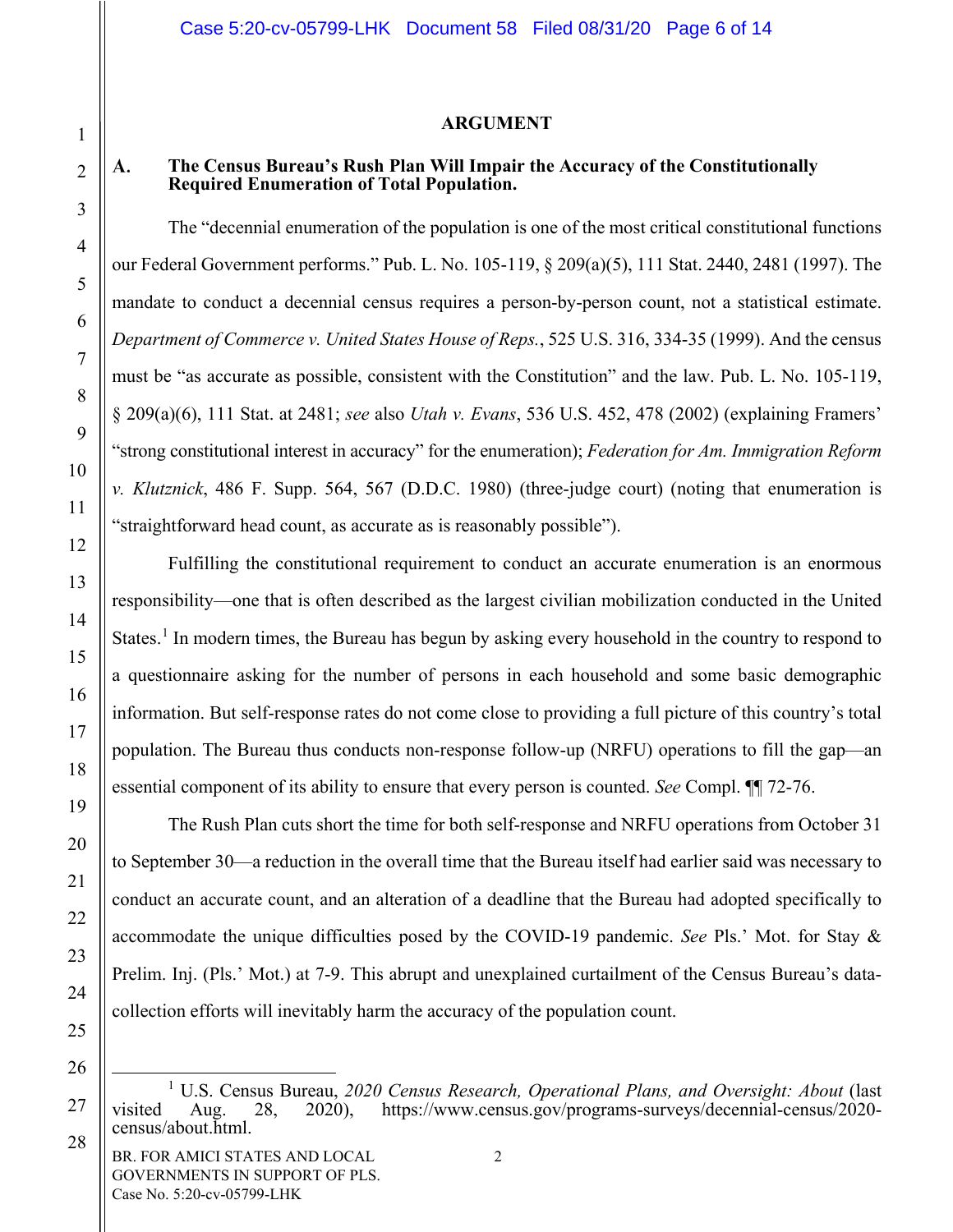#### Case 5:20-cv-05799-LHK Document 58 Filed 08/31/20 Page 7 of 14

Even before the COVID-19 crisis, the Bureau was predicting significant difficulties with the 2020 census that would require more, rather than less, NRFU. "Rates of self-response to Census Bureau surveys have been in general decline, as people are overloaded with requests for information and [are] increasingly concerned about sharing information." *New York v. United States Dep't of Commerce*, 351 F. Supp. 3d 502, 583 (S.D.N.Y. 2019) (quotation marks omitted). The COVID-19 pandemic has only exacerbated this problem: as of the date of this filing, self-response rates for 2020 are still behind the rates for 2010 in most States—including New York, California, and Vermont—despite the extended time that households have been given to respond. $2$ 

These deficiencies would ordinarily warrant more rather than fewer efforts to reach nonresponsive households to ensure that they are counted. But defendants here have inexplicably gone in the opposite direction—cutting short these efforts without any apparent plan to address the significant undercounts that their Rush Plan will create.

Even worse, the harms of this undercount will fall disproportionately on certain States and localities. It has long been understood that specific populations are particularly difficult to enumerate accurately because they respond to the census at lower rates compared to the general population. "Racial and ethnic minorities, immigrant populations, and non-English speakers have historically been among the hardest groups to count." *New York*, 351 F. Supp. 3d at 577. And the differential undercount of these populations also has a disproportionate impact on the States that have relatively larger shares of these populations, including several of the amici here. For example, as of the date of this filing, New York's self-response rate remains approximately four percent below the national rate.<sup>[3](#page-6-1)</sup>

The Rush Plan thus threatens to undermine the accuracy of the 2020 decennial census by eliminating a full month that the Census Bureau had previously committed to use to accept selfresponses and to conduct critical NRFU operations. And defendants have hamstrung the Bureau's efforts

1

2

3

4

5

6

7

8

9

10

11

12

13

14

15

16

17

18

19

20

21

22

23

<span id="page-6-0"></span>24

25

26

<span id="page-6-1"></span>27

28

 <sup>2</sup> *See* Census 2020 Hard to Count Map, *Mapping Response Rates for a Fair and Accurate 2020 Census* (last visited Aug. 28, 2020)<https://www.censushardtocountmaps2020.us/> (showing that New York's self-response rate in 2020 is nearly four percent lower than it was in 2010); *Vermont Complete Count Committee Meeting* 2 (Aug. 20, 2020), https://tinyurl.com/y45h8s5d ("Vermont is currently seventh place from last among states and Puerto Rico for Self-response.").

<sup>3</sup> *See* U.S. Census Bureau, *Response Rates* (last updated Aug. 26, 2020), [https://2020census.gov/en/response-rates.html.](https://2020census.gov/en/response-rates.html)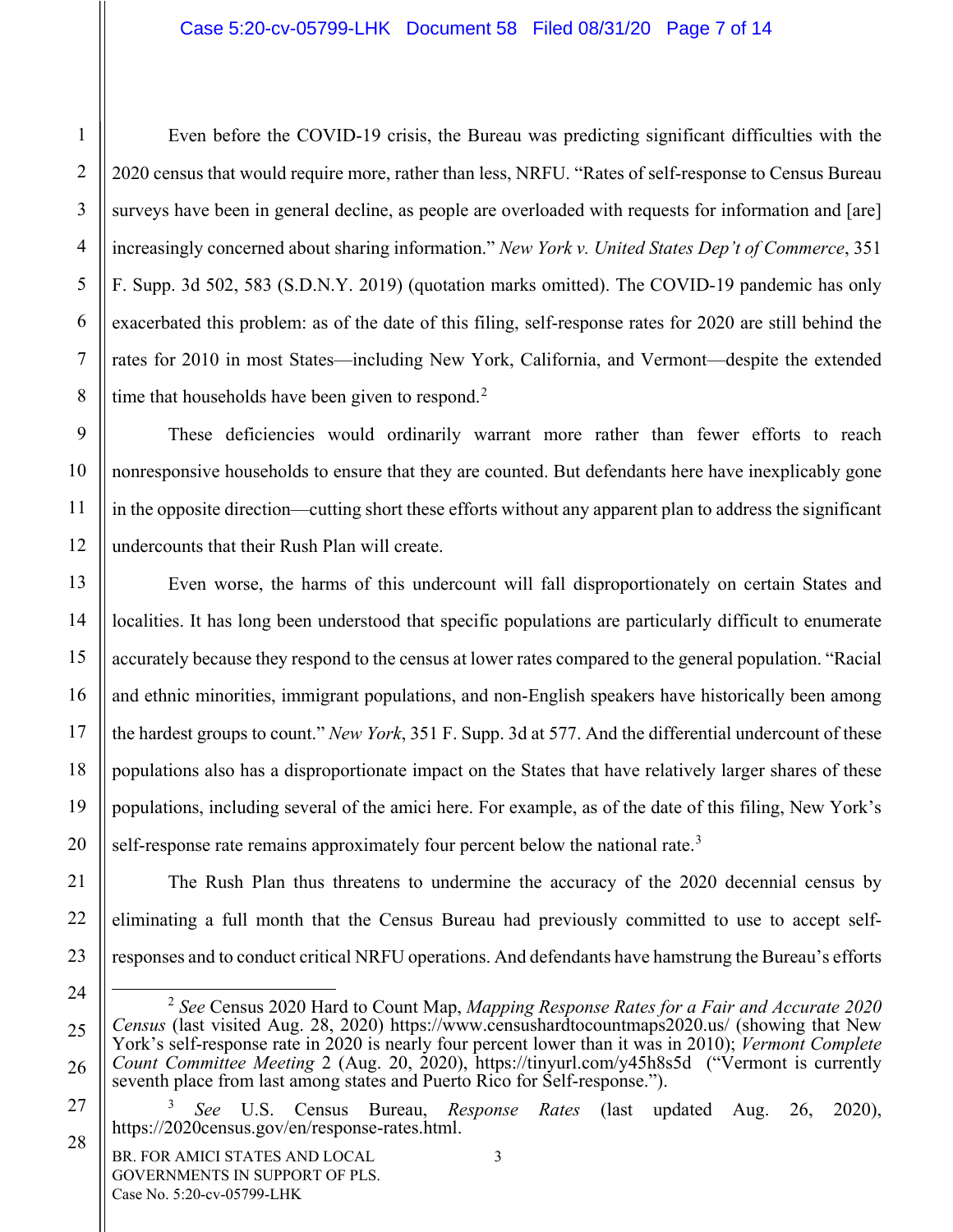at a time when the COVID-19 crisis requires the dedication of more efforts, not fewer, for an accurate count. The relief requested by plaintiffs is urgently needed to redress the harms of defendants' actions.

#### <span id="page-7-0"></span>**B.**

1

2

3

4

5

6

7

8

9

10

11

12

13

14

15

16

17

18

19

20

21

22

23

24

25

26

27

28

### **An Inaccurate Census Will Seriously Harm the States and Their Residents.**

Differential undercounts of total populations will have serious consequences for amici. The enumeration not only "provide[s] a basis for apportioning representatives among the states in the Congress," *Baldrige v. Shapiro*, 455 U.S. 345, 353 (1982); it also "serves as a linchpin of the federal statistical system by collecting data on the characteristics of individuals, households, and housing units throughout the country," *House of Reps.*, 525 U.S. at 341 (quotation marks omitted). Amici focus here on two of the most serious consequences of an inaccurate census: the effects on political representation and the loss of federal funding.

1. An inaccurate census threatens harm to the political representation of amici and their residents both on an interstate and intrastate basis.

Interstate harm would come from the effect that a differential undercount has on congressional apportionment. The Constitution requires that seats in the House of Representatives "shall be apportioned among the several States according to their respective numbers, counting the whole number of persons in each State, excluding Indians not taxed." U.S. Const. amend. XIV, § 2; *see id.* art. I, § 2, cl. 3. The "respective Numbers" of "the whole Number of free Persons" in each State must in turn be based on the "actual Enumeration" of all persons living here that is determined by the decennial census. *Id.* art. I, § 2, cl. 3.

In the litigation over defendants' failed efforts to add a citizenship question to the 2020 census questionnaire, the district court found that "a mere 5.8% differential undercount" of "noncitizen households and Hispanics" would almost certainly cause California to lose a House seat, and raised a "significant risk of an apportionment loss" to New York, Arizona, Florida, Illinois, and Texas, as well. *New York*, 351 F. Supp. 3d at 594. Such a loss would deprive these States of political power in Congress for a decade, hampering their efforts to serve their residents and depriving them of the representation to which they would otherwise be entitled. *See* Pls.' Mot. at 29-30.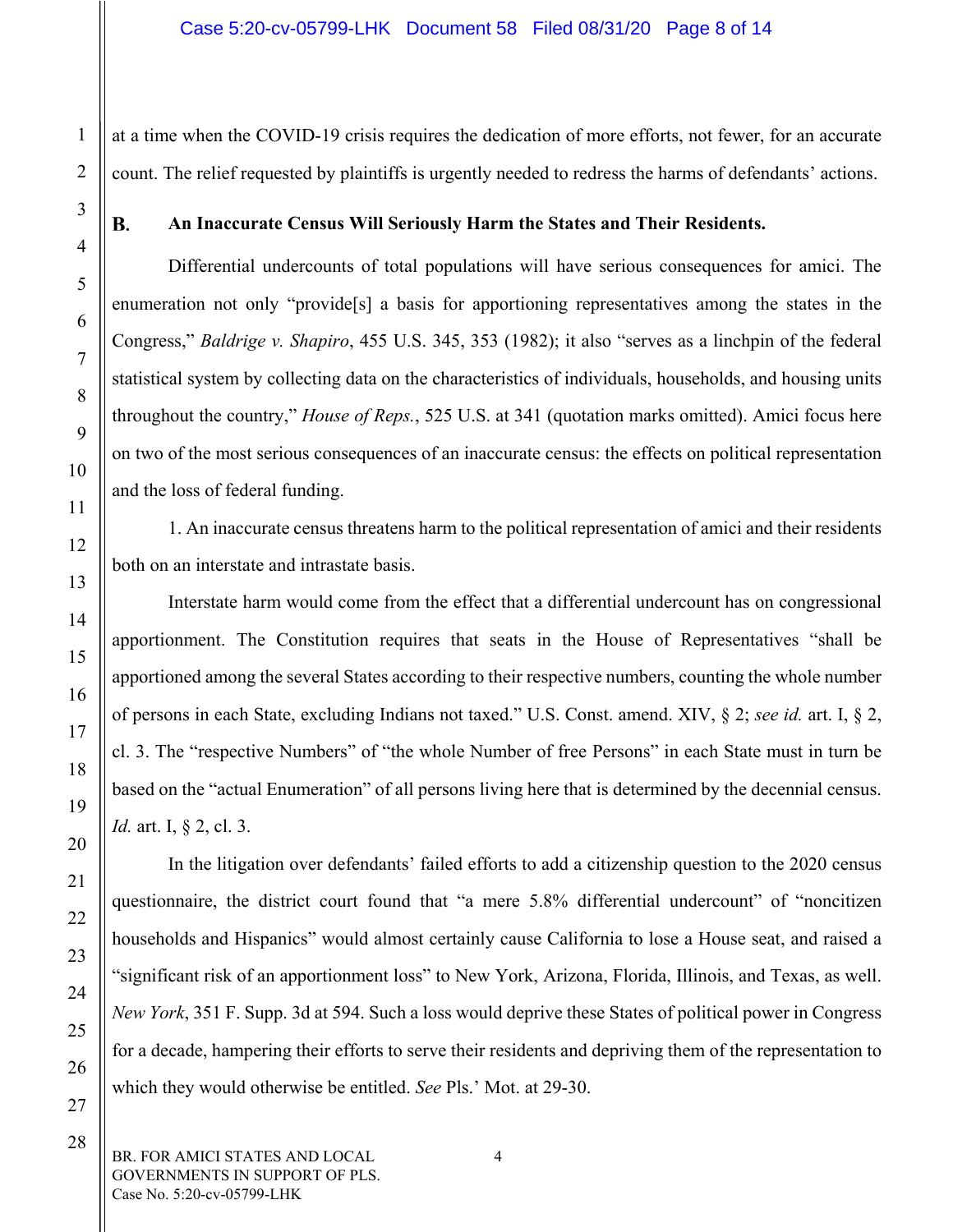#### Case 5:20-cv-05799-LHK Document 58 Filed 08/31/20 Page 9 of 14

Amici will also face intrastate harm because census data is also used for state redistricting of both congressional and state legislative seats. *See House of Reps.*, 525 U.S. at 334 ("States use the population numbers generated by the federal decennial census for federal congressional redistricting."); *see, e.g.*, N.Y. Const. art. III, §§ 4-5, 5-a. Just as there are differential undercounts between States, there are also significant differentials between areas within each State. And, as the district court found in the citizenship-question litigation, just a two percent differential undercount would be enough to materially alter the statewide population shares of many municipalities, including New York City; Philadelphia and Pittsburgh, Pennsylvania; Chicago, Illinois; and Prince George's County, Maryland. *New York*, 351 F. Supp. 3d at 595.

2. An inaccurate enumeration will also affect amici's entitlement to hundreds of billions of dollars of federal funding that are dependent on the decennial census's population count.

In particular, at least eighteen federal programs distribute financial assistance based in whole or in part upon each State's relative share of the total U.S. population. (Addendum (Add.) [4](#page-8-0).<sup>4</sup>) See New *York*, 351 F. Supp. 3d at 596 n.44 (listing programs). Another six federal programs distribute funding based on the Federal Medical Assistance Percentage reimbursement formula, which is also "sensitive to changes in the decennial census count" because of the way that formula is calculated. *See id.* at 596.

Even small differential undercounts from the decennial census will cause amici and their residents to lose access to this important federal funding. For example, just a two percent differential undercount will cause various amici to lose funding from the Supplemental Nutrition Program for Women, Infants, and Children; Social Services Block Grants; Community Services Block Grants; Title I Grants to Local Educational Authorities; Temporary Assistance for Needy Families; the Low-Income Home Energy Assistance Program; the Children's Health Insurance Program; and more. *Id.* at 597-98. (Add. 13-26.)

Title I Grants to Local Educational Authorities provide a particularly stark example of how even very small undercounts can have significant funding consequences for amici. This program provides

1

2

3

<span id="page-8-0"></span><sup>&</sup>lt;sup>4</sup> These addendum citations are to an expert declaration submitted by Dr. Andrew Reamer in *New York v. United States Dep't of Commerce*, 351 F. Supp. 3d 502 (S.D.N.Y. 2019). The district court found "Dr. Reamer's testimony to be credible, and his analysis persuasive." *Id.* at 597.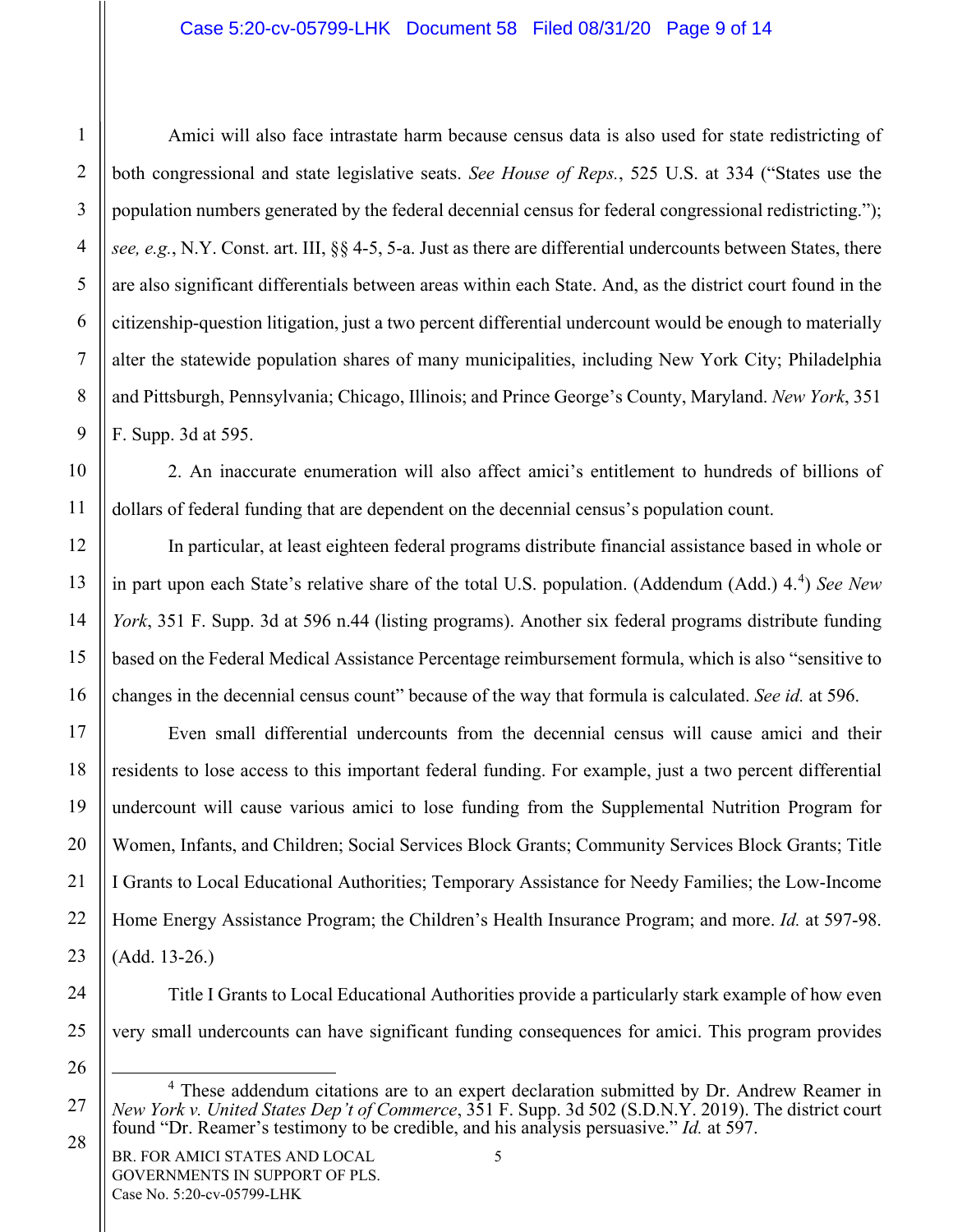funding to schools based on the census's population count of children living in poverty.<sup>[5](#page-9-1)</sup> New York has estimated that just a 1.54 percent reduction in the count of such children could cause a local educational authority to lose nearly \$300,000 in funding—the equivalent of six full-time academic support teachers. (Add. 31.<sup>[6](#page-9-2)</sup>) And for many of the programs that would be affected by an inaccurate census count, the harms would be felt by the most vulnerable and at-risk populations who are in greatest need of federal financial assistance.

#### <span id="page-9-0"></span>C. **The Rush Plan Is Part of a Broader Effort by Defendants to Interfere with the Decennial Census.**

This Court should not review the validity of the Rush Plan in a vacuum. Whatever justifications defendants may belatedly provide for the Rush Plan, such *post hac* rationalizations must be viewed against the context of a nearly four-year effort by defendants to repeatedly disrupt the decennial census.

That effort began with Commerce Secretary Wilbur Ross's decision to add a citizenship question to the census shortly after his appointment in February 2017. Secretary Ross pursued this decision despite warnings from the Census Bureau that adding the question would undermine the accuracy of the enumeration. And rather than transparently disclosing his actual objective, Secretary Ross instead presented to the courts and to the public a "contrived" rationale that did not come close to matching the actual steps he had taken. *Department of Commerce v. New York*, 139 S. Ct. 2551, 2575 (2019).

More recently, President Trump announced a new policy to exclude undocumented immigrants from the apportionment base used to allocate House seats and directed defendants to prepare numbers from the decennial census to enable the implementation of that policy. *Memorandum on Excluding Illegal Aliens from the Apportionment Base Following the 2020 Census*, 85 Fed. Reg. 44,679, 44,680 (July 23, 2020). That exclusion would fly in the face of centuries of history in which the decennial census has never excluded inhabitants of the States based solely on their immigration status (or other

6

1

 <sup>5</sup> *See generally* U.S. Dep't of Educ., *Improving Basic Programs Operated by Local Educational Agencies (Title 1, Part A)* (last updated Oct. 24, 2018), [https://www2.ed.gov/programs/titleiparta/index.html.](https://www2.ed.gov/programs/titleiparta/index.html) 

<span id="page-9-2"></span><span id="page-9-1"></span> $6$  This addendum citation is to an affidavit submitted by Jason Harmon, Director of the Office of the Every Student Succeeds Act Funded Programs at the New York State Education Department, in *New York v. United States Dep't of Commerce*, 351 F. Supp. 3d 502 (S.D.N.Y. 2019). The district court relied on this affidavit to support its finding that the governmental plaintiffs in that lawsuit would lose federal funding due to a differential undercount. *Id.* at 597.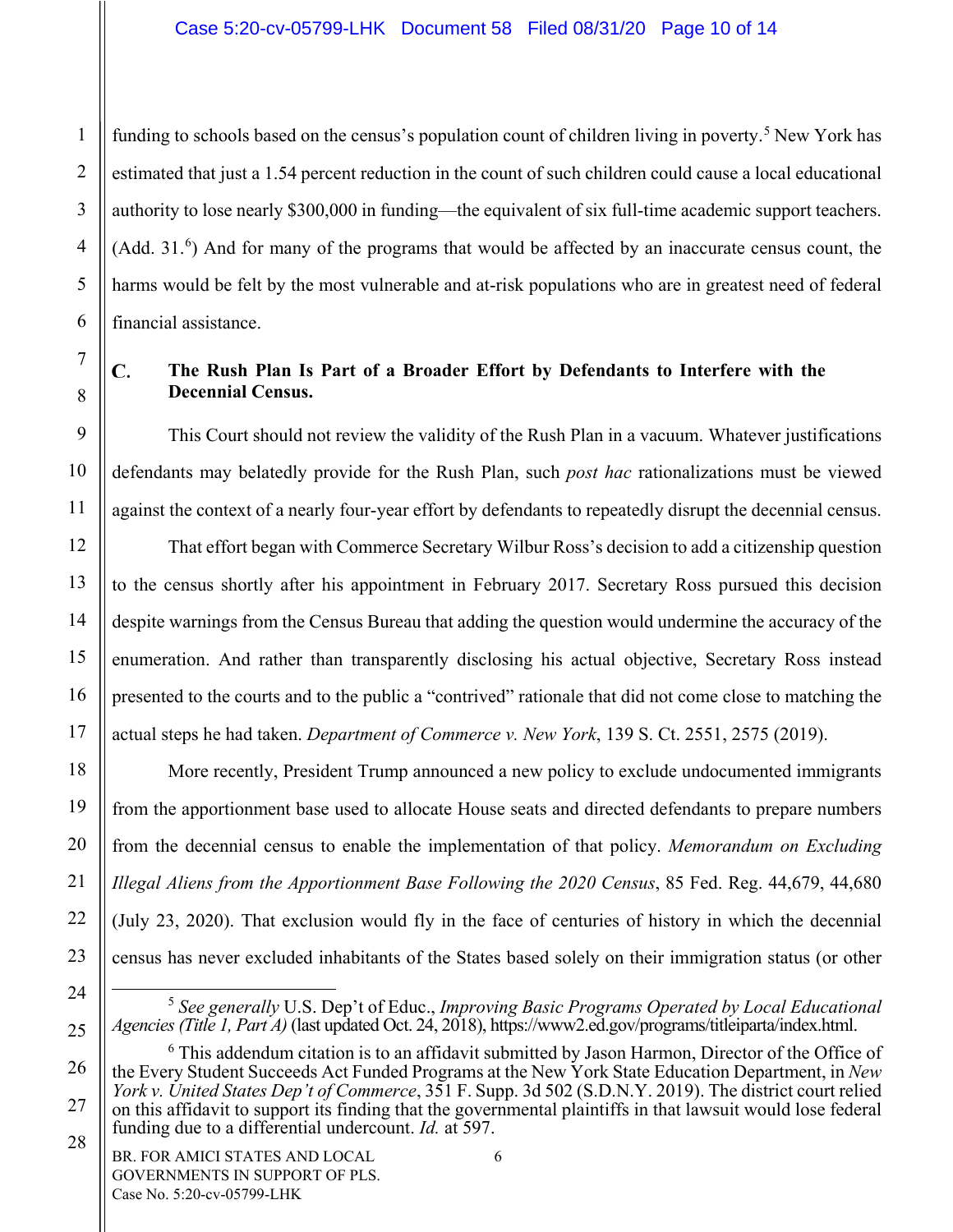legal status). *See Evenwel v. Abbott*, 136 S. Ct. 1120, 1128-29 (2016) (recognizing that the Framers of the Fourteenth Amendment chose to "allocat[e] House seats to States" with "total population as the congressional apportionment base"); *Wesberry v. Sanders*, 376 U.S. 1, 13 (1964) ("[W]hen the delegates agreed that the House should represent 'people' they intended that in allocating Congressmen the number assigned to each State should be determined solely by the number of the State's inhabitants."). And it would disregard the repeatedly expressed intent of the Framers of the Fourteenth Amendment to include "the entire immigrant population . . . in the basis of representation." *Cong. Globe*, 39th Cong., 1st Sess. 432 (1866) (Rep. Bingham).

In other words, defendants have for nearly four years made decisions regarding the decennial census that have disregarded the pointed recommendations of the Bureau's own experts; that were publicly justified with rationales later found to be pretextual; and that flouted unambiguous constitutional and statutory mandates. Given this context, this Court should at minimum treat with skepticism any rationales that defendants may provide here for yet another decision that would undermine the aims of the decennial census. *Cf. New York*, 139 S. Ct. at 2575 (court is "not required to exhibit a naiveté from which ordinary citizens are free" (quoting *United States v. Stanchich*, 550 F.2d 1294, 1300 (2d Cir. 1977)).

BR. FOR AMICI STATES AND LOCAL GOVERNMENTS IN SUPPORT OF PLS. Case No. 5:20-cv-05799-LHK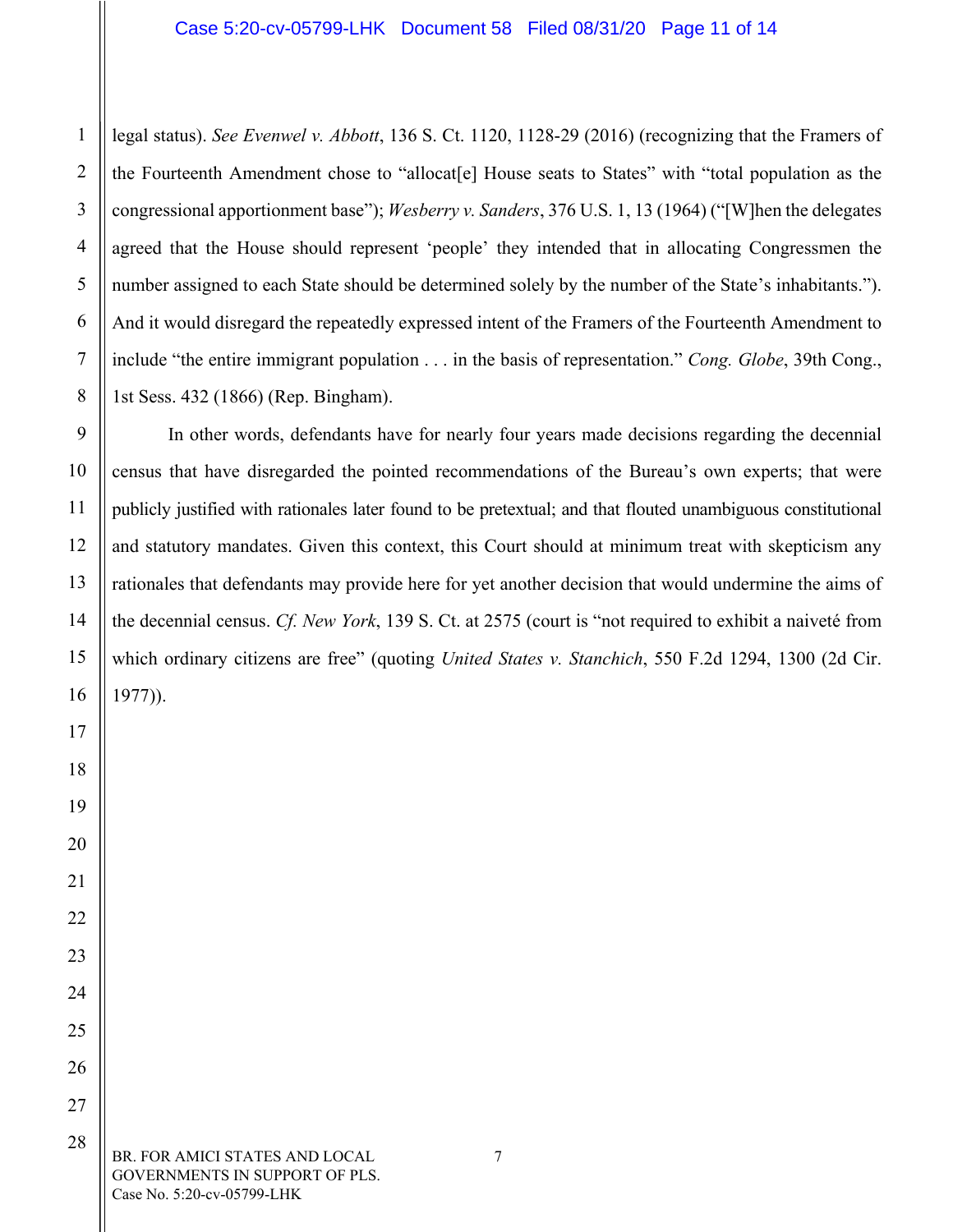<span id="page-11-0"></span>

|                | Case 5:20-cv-05799-LHK  Document 58  Filed 08/31/20  Page 12  of 14                            |             |                                                                      |  |  |
|----------------|------------------------------------------------------------------------------------------------|-------------|----------------------------------------------------------------------|--|--|
|                | <b>CONCLUSION</b>                                                                              |             |                                                                      |  |  |
| $\mathbf{1}$   |                                                                                                |             |                                                                      |  |  |
| $\overline{2}$ | This Court should grant plaintiffs' request for a stay or preliminary injunction.              |             |                                                                      |  |  |
| $\mathfrak{Z}$ | Dated:<br>New York, New York<br>August 31, 2020                                                |             |                                                                      |  |  |
| $\overline{4}$ |                                                                                                |             |                                                                      |  |  |
| 5              |                                                                                                |             | Respectfully submitted,                                              |  |  |
| 6<br>7         |                                                                                                |             | <b>LETITIA JAMES</b><br><b>Attorney General</b><br>State of New York |  |  |
| 8              |                                                                                                |             | Attorney for Amici Curiae                                            |  |  |
| 9              |                                                                                                |             |                                                                      |  |  |
| 10             |                                                                                                |             | By: /s/ Gavin G. McCabe<br><b>GAVIN G. McCABE</b>                    |  |  |
| 11             |                                                                                                |             | <b>Assistant Attorney General</b>                                    |  |  |
| 12             | BARBARA D. UNDERWOOD                                                                           |             | 28 Liberty Street                                                    |  |  |
| 13             | <b>Solicitor General</b><br><b>STEVEN C. WU</b>                                                |             | New York, NY 10005<br>$(212)$ 416-8469                               |  |  |
| 14             | Deputy Solicitor General<br>of Counsel                                                         |             |                                                                      |  |  |
| 15             |                                                                                                |             |                                                                      |  |  |
| 16             | (Counsel list continues on next page.)                                                         |             |                                                                      |  |  |
| 17             |                                                                                                |             |                                                                      |  |  |
| 18             |                                                                                                |             |                                                                      |  |  |
| 19             |                                                                                                |             |                                                                      |  |  |
| 20             |                                                                                                |             |                                                                      |  |  |
| 21             |                                                                                                |             |                                                                      |  |  |
| 22             |                                                                                                |             |                                                                      |  |  |
| 23             |                                                                                                |             |                                                                      |  |  |
| 24             |                                                                                                |             |                                                                      |  |  |
| 25             |                                                                                                |             |                                                                      |  |  |
| 26             |                                                                                                |             |                                                                      |  |  |
| 27             |                                                                                                |             |                                                                      |  |  |
| 28             |                                                                                                |             |                                                                      |  |  |
|                | BR. FOR AMICI STATES AND LOCAL<br>GOVERNMENTS IN SUPPORT OF PLS.<br>Case No. 5:20-cv-05799-LHK | $\,$ 8 $\,$ |                                                                      |  |  |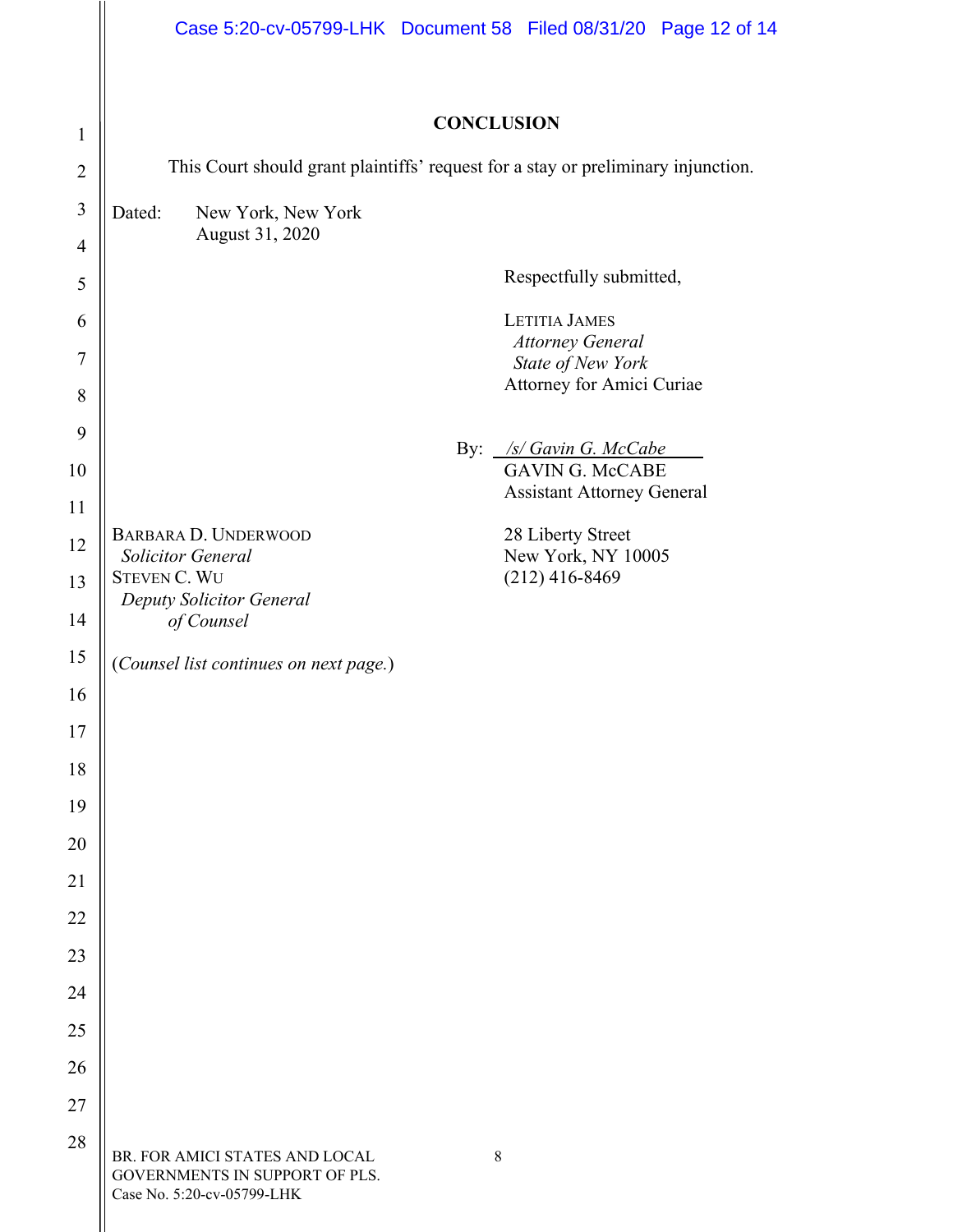#### Case 5:20-cv-05799-LHK Document 58 Filed 08/31/20 Page 13 of 14

XAVIER BECERRA *Attorney General State of California* 1300 I St. Sacramento, CA 95814

1

2

3

4

5

6

7

8

9

10

11

12

13

14

15

16

17

18

19

20

21

22

23

24

25

26

27

28

PHILIP J. WEISER *Attorney General State of Colorado*  1300 Broadway, 10th Fl. Denver, CO 80203

WILLIAM TONG *Attorney General State of Connecticut*  165 Capitol Ave. Hartford, CT 06106

KATHLEEN JENNINGS *Attorney General State of Delaware*  820 North French St. Wilmington, DE 19801

CLARE E. CONNORS *Attorney General State of Hawai'i* 425 Queen St. Honolulu, HI 96813

KWAME RAOUL *Attorney General State of Illinois* 100 West Randolph St. Chicago, IL 60601

BRIAN E. FROSH *Attorney General State of Maryland*  200 Saint Paul Pl. Baltimore, MD 21202 MAURA HEALEY *Attorney General Commonwealth of Massachusetts* One Ashburton Pl. Boston, MA 02108

DANA NESSEL *Attorney General State of Michigan*  P.O. Box 30212 Lansing, MI 48909

KEITH ELLISON *Attorney General State of Minnesota* 102 State Capitol 75 Rev. Dr. Martin Luther King Jr. Blvd. St. Paul, MN 55155

AARON D. FORD *Attorney General State of Nevada*  100 North Carson St. Carson City, NV 89701

GURBIR S. GREWAL *Attorney General State of New Jersey* 25 Market St. Trenton, NJ 08625

HECTOR BALDERAS *Attorney General State of New Mexico* 408 Galisteo St. Santa Fe, NM 87501

JOSHUA H. STEIN *Attorney General State of North Carolina*  114 W. Edenton St. Raleigh, NC 27603

ELLEN F. ROSENBLUM *Attorney General State of Oregon*  1162 Court St., NE Salem, OR 97301

JOSH SHAPIRO *Attorney General Commonwealth of Pennsylvania* 1699 Arch St. Philadelphia, PA 19103

PETER F. NERONHA *Attorney General State of Rhode Island*  150 South Main St. Providence, RI 02903

THOMAS J. DONOVAN, JR. *Attorney General State of Vermont*  109 State St. Montpelier, VT 05609

MARK R. HERRING *Attorney General Commonwealth of Virginia*  202 North 9th St. Richmond, VA 23219

ROBERT W. FERGUSON *Attorney General State of Washington*  P.O. Box 40100 Olympia, WA 98504

JOSHUA L. KAUL *Attorney General State of Wisconsin* P.O. Box 7857 Madison, WI 53707